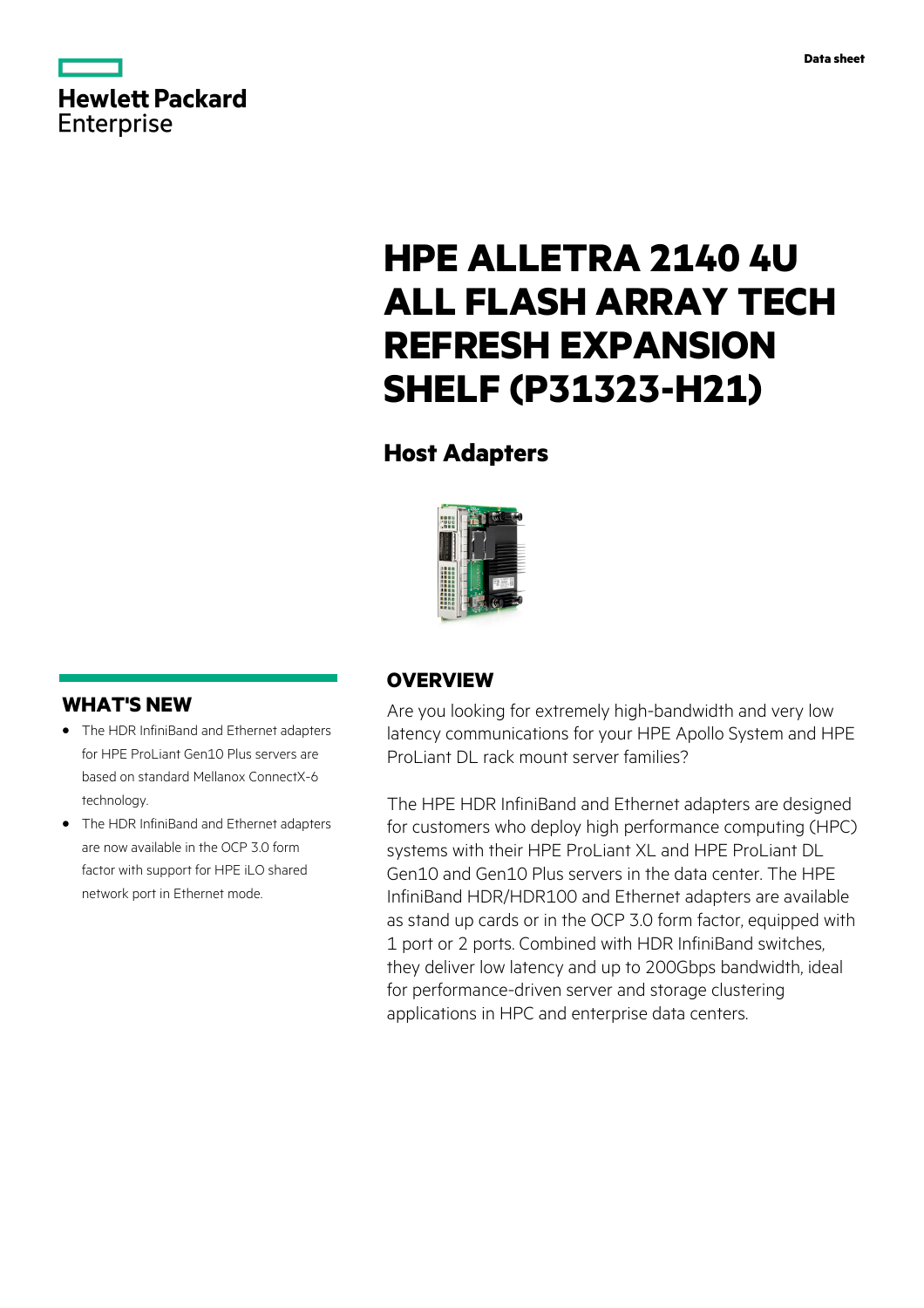### **FEATURES**

### **Low-Latency, High-Bandwidth InfiniBand Connectivity**

HPE HDR InfiniBand adapters deliver up to 200Gbps bandwidth and a submicrosecond latency for demanding HPC workloads.

The HPE InfiniBand HDR100 adapters, combined with HDR switches and HDR cables, are aimed at simplified infrastructure by reducing the number of required switches for a given 100Gbps InfiniBand fabric.

HPE HDR InfiniBand adapters are supported on the HPE Apollo XL and HPE ProLiant DL Gen10 and Gen10 Plus servers.

### **Offloading Mechanisms**

HPE HDR InfiniBand adapters include multiple offload engines that speed up communications by delivering a low CPU overhead for increasing throughput.

HPE HDR InfiniBand adapters support MPI tag matching and rendezvous offloads, along with adaptive routing on reliable transport.

## **Technical specifications HPE Alletra 2140 4U All Flash Array Tech Refresh Expansion Shelf**

| <b>Product Number</b>              | P31323-H21                      |
|------------------------------------|---------------------------------|
| Data rate                          | Up to 200 Gb                    |
| <b>Bus type</b>                    | PCle 4.0 x16                    |
| <b>Form factor</b>                 | OCP 3.0 SFF                     |
| Server type supported              | HPE Apollo Gen10 Plus Systems   |
| <b>Product Dimensions (metric)</b> | $7.6 \times 11.5 \times 1.5$ cm |
| Weight                             | 0.44 kg                         |
| Warranty                           | 3-year warranty, parts exchange |
| <b>Connector type</b>              | QSFP56                          |
| <b>Supported Cables</b>            | DAC and AOC                     |